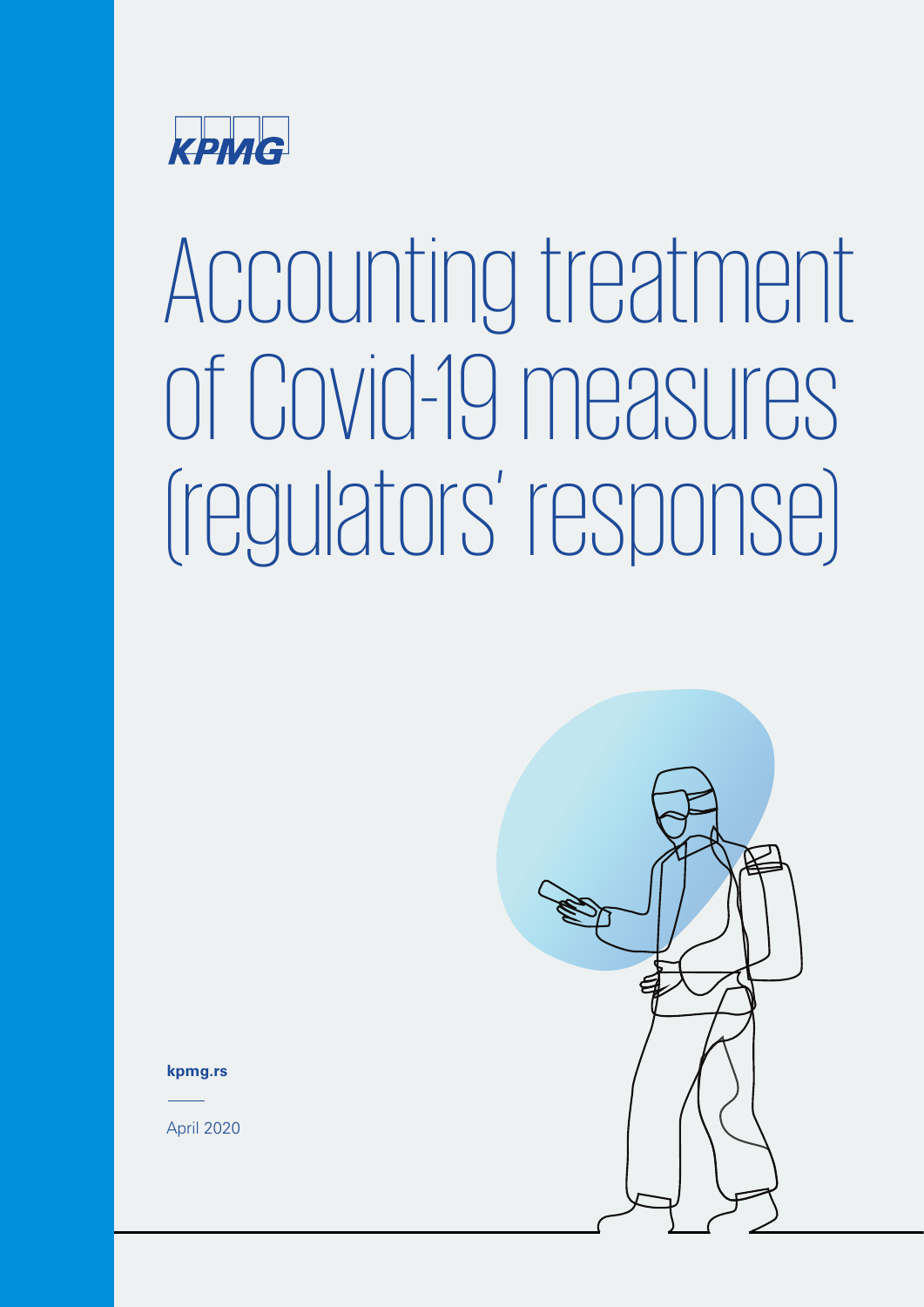Several prudential and regulatory bodies have issued comments on application of IFRS 9 in the current environment. Their joint feature is a **call to carefully consider judgements and estimates that are going to be made, while avoiding mechanical application of current IFRS 9 models and methodologies.** Among them are the European Securities and Markets Authority (**ESMA**) and the European Banking Authority (**EBA**) which made public statements on IFRS 9 accounting and risk related treatment of various government aid measures and other issues related to COVID-19. **Application of all these measures should be carefully considered under the IFRS 9** requirements. Banks are called to draw upon the flexibility embedded into the accounting and regulatory frameworks in order to maintain soundness. **The considerations are equally relevant in the Serbian banking environment due to introduced "moratoria" for all credit commitments.**

#### **Accounting for modifications**

Agreeing to changes in the contractual cash flows of loans are considered to be modifications and thus **have to be accounted for under the general IFRS 9 requirements for modification of financial assets.** As a first step, it should be determined **whether modification is substantial**, leading to the **derecognition** of the old financial asset and recognition of the new financial asset. If this is the case, the **derecognition gain/loss should be recognized**. Otherwise, modification gain/loss should be recognized by discounting renegotiated cash flows using the original effective interest rate. IFRS 9 does not contain any specific guidance for this context, but rather banks should **follow general principles of the standard and accounting policy they already have in place** for modifications of financial assets under IFRS 9. It can be noted that the decision might be highly judgmental and dependent on both qualitative and quantitative criteria. Needles to say, **appropriate and sufficient disclosures** are also expected once they become due. In case of **substantial modification, criteria for POCI recognition become relevant** and judgement needs to be applied on the classification of newly recognized financial assets.

The first impression is that accounting for promulgated aid measures (including "moratoria" introduced by the NBS for Serbian banks) will represent a weighty

**operational burden** for banks, but also **may result in (significant) modification / derecognition effects recognized in the P&L**, taking into account that they relate to entire loan portfolios – the ensuing gymnastics required to calculate those are yet to be understood.

There are also numerous open questions as to **how new cash flows should be calculated in order to comply with the issued by-law**.





#### **Forbearance**

Government imposed or voluntarily provided measures taken as a response to Covid-19 crisis to the extent they are not borrower specific **do not have to be classified as forbearance measures – no automatic reclassification**. Rather, the situation has to be analyzed on a **case by case basis**, and borrowers who experience financial difficulties and for which specific measures are tailored should be reported as satisfying the definition of forbearance.

**Individual assessment** of the borrowers before making the classification is a challenging task, given that entire portfolios are impacted. Case by case analysis might be difficult to conduct in practice and

banks have to find solutions to stay compliant.





### **Significant increase in credit risk (SICR)**

Relief measures individually agreed with any borrower are usually considered as a forbearance indicator and/or indicator of SICR. However, government-imposed measures (such as "moratoria" introduced by the NBS) that apply to all borrowers and are aimed at addressing system-wide risks **should not be taken automatically as the only evidence that credit risk of the borrower has increased.** These measures have to be analyzed by taking into account all different aspects to distinguish between, for example, whether credit risk has significantly increased or the borrower is experiencing temporary liquidity issues. The assessment might be difficult to perform on an **individual instrument level**, so a collective basis (on sub-groups of financial instruments) might work as a solution. Regulators are warning that potential exaggeration of the negative effects of the ongoing shock should be avoided. However, taking a look at the current conditions of certain industries (for example transportation, tourism) it is an understatement to say they are hit by the current situation which will affect them in the short and medium term.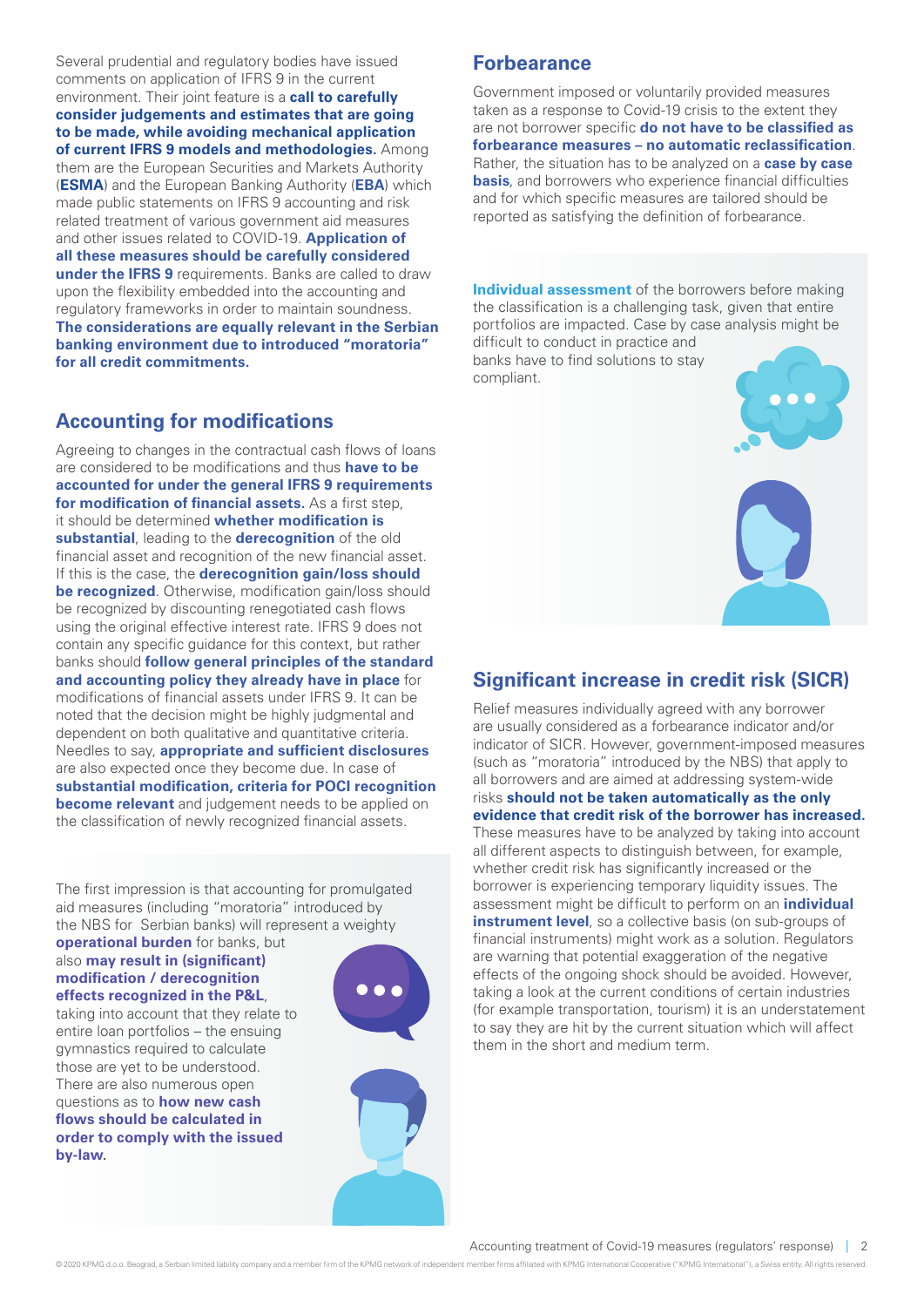#### **Banks are called to distinguish between borrowers whose creditworthiness would not be heavily affected by the current situation in the long term and those that will be the real victims**

**of the current crisis. Staging of clients** becomes more challenging than ever given all the uncertainties and possibly will result in **P&L volatility**.





# **Prudential identification of Default**

Identification of default should be done under true circumstances proving that **economic loss is likely to happen**. Previously issued EBA guidelines on the application of the definition of default already explicitly account for the possibility that moratoria may extend to a period of 90 days. The **delay in settlement of obligations** should be calculated based on the modified payment schedule, and it should be **considered together with other evidence of unlikeliness to pay** in the period after the moratorium/other measures.

### **Expected Credit Loss estimation**

IFRS 9 requires the use of best possible information when determining the ECL. Given the level of uncertainty and sudden changes in the short-term economic outlook, it will be difficult to incorporate those in the ECL measurement.

#### **Current models and methodologies might have to be adjusted – specifically reflected in macroeconomic scenarios.**

Embedding Serbian macroeconomic factors proved to be a massive exercise for local banks, and the current situation will certainly introduce more complexities. Banks have challenging task to assess how these uncertainties and sudden crises are expected to impact financial instruments over their lifetimes. These questions will be especially challenging for the Q1 2020 and H1 2020 ECL calculations.



#### **The availability of reliable information in the current situation is to be taken into account when**

**assessing ECLs**. The assumptions have to be made as to how the crisis (its duration and severity) and the numerous government aid measures will influence future developments. The ECB recommended that **greater weight should be given to long-term stable outlook** evidenced by past experience in the current state of uncertainty. At first look, it might sound like a call for avoiding exaggeration in ECL measurement and appears more like the incurred loss model.

#### **Transparency**

Sufficient and reliable disclosures on potential and actual impact of COVID-19 are expected under IFRS 7 requirements. Judgements and estimates regarding ECL recognition will be especially important – **SICR criteria, incorporation of forward-looking information, accounting for modifications, POCI recognition** – to name but a few of the most important.

## **Conclusion**

Once again, it seems banks have challenging task ahead – **reconciling recommendations of regulators**  with IFRS 9 requirements, all in turbulent times whose end is still out of sight.